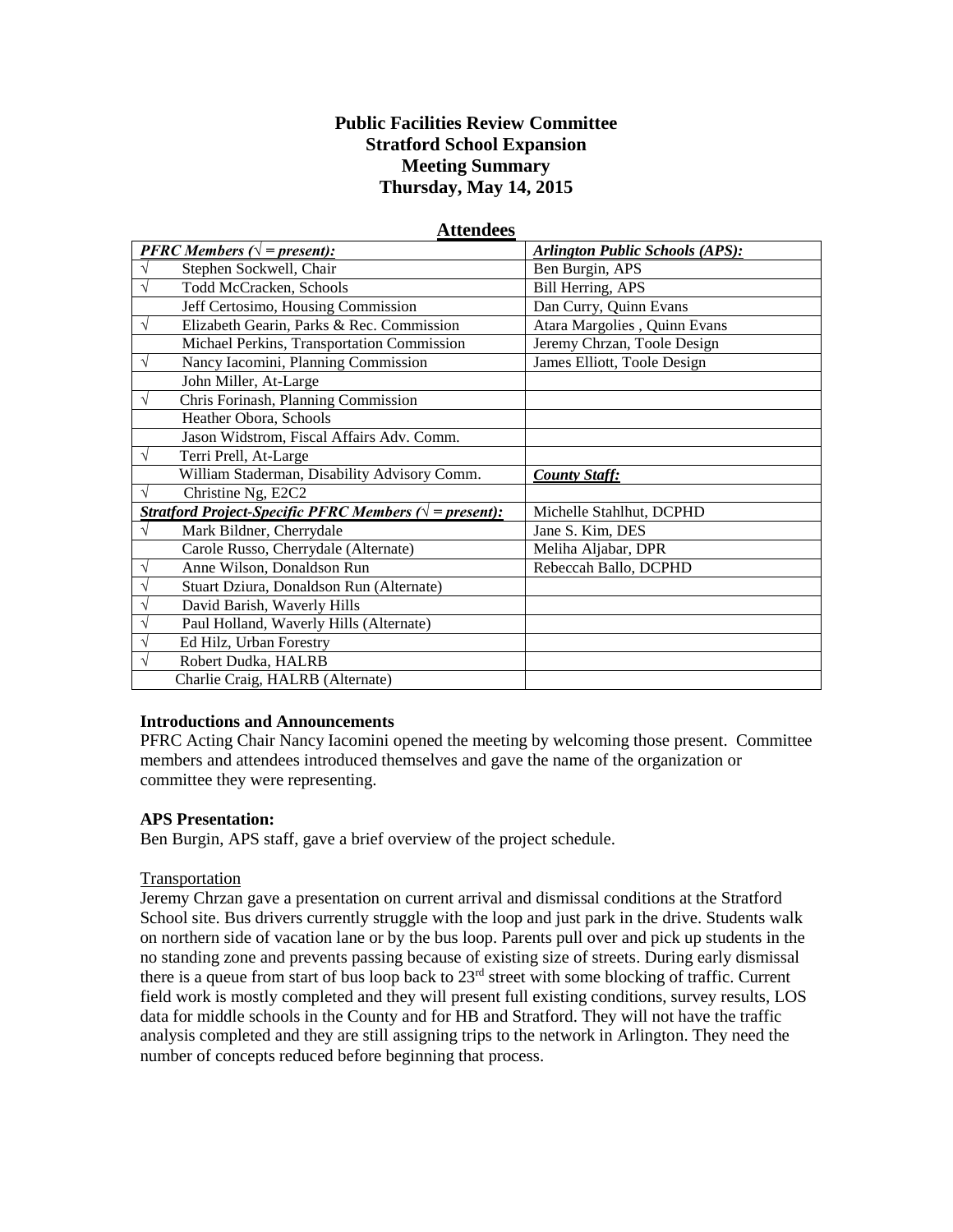PFRC Questions and Comments

- What is the size of the school?
	- o APS: the goal is 1,000 seat middle school. APS is asking their team to evaluate 1,300 as projection trends head toward maximum capacity.
- Why isn't APS planning for the maximum capacity now?
	- o APS: There are opportunities to enhance the site for 1,300 but APS cannot build infrastructure for 1,300 right now. We don't want to make decisions to preclude that in the future; we would go through this process again in the future if it expands. APS doesn't want to make decisions to preclude future expansion. The PFRC/use permit process would happen again for future expansion. There are some things that can be done to facilitate expansion like different switchgears or mechanical systems that won't impact the cost of things right now but could impact construction in the future; we don't want to design something that will cost us more in the future
- PFRC has advocated for preparing for future expansions in the past but APS has resisted it. Is this a new APS policy? Decisions are being made on the entry to the site based on a population that is going to change. The orientation and access are going to be different and there are going to be tradeoffs. Cars are going to be a tough thing to fix. Is there data on how Swanson and Williamsburg operate?
	- o APS wants to prepare for a known expansion at this site that is not in the current budget.
	- o Toole Design: They are going to look at Williamsburg again because they heard there are issues there; there's an element of the cars analysis that we won't be able to work on yet
- All the options have the parent drop-off in the same location and it is difficult to see how to move forward or make decisions without information about where cars are going to go.
	- o Toole: parking; current staff drive rate parking could be reduced somewhat over zoning by 20-30 spaces
- Have you looked at available street parking spaces?
	- o Toole: there is no available street parking abutting the site, although there is available parking elsewhere, but not directly adjacent. They are still working on trip generation data, although in the afternoon there are fewer parent drivers. Toole is not as concerned about dismissal but they are going to look at Williamsburg to compare.
- Access and traffic is probably the top challenge at this site and we need to dig into the data.
	- o QEA: If you have nine opportunities there needs to be nine studies. There needs to be some narrowing down
- How were the tallies done?
	- o QEA: in-class surveys and electronic parent survey
- How much variation is there from school to school of vehicle traffic? School starts so early that it is dark in the morning so parents drop-off, but students walk home. It varies seasonally.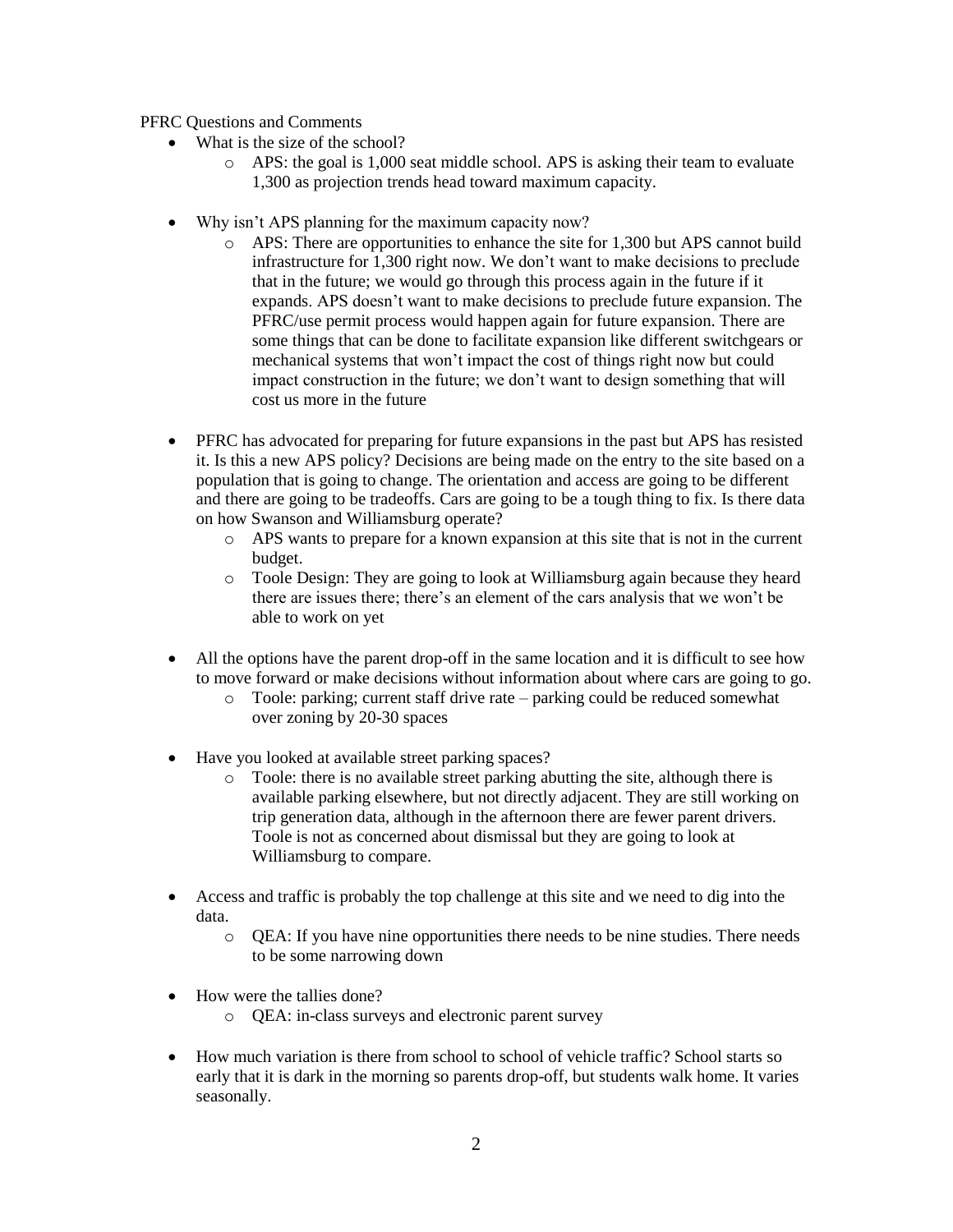o Toole: It varies seasonally. Schools did the surveys at different times; the parent survey asked how does your child usually travel to and from school. Current arrival traffic is spread out over time.

#### Historic Preservation

QEA gave an overview of the historic design process, the designation process that is underway, and the timeline.

#### Site Planning

QEA reviewed the interactive process at BLPC that led to several of the concepts that will be reviewed.

- Are we reviewing Phase 1 or Phase 2? Are they the same size?
	- o QEA: They want to look for where those opportunities might be for Phase 2 in the future. They are trying to update specs for how to get to 1,000 and then to 1,300.
- For 1,000, it is mostly classroom space for 1000, but for 1,300, more support space is needed.

## Option A

Not enough space for a line of buses; No change to park or parking; Plenty of room on the field; 140 parking spaces; Low cost option; Parent and bus drop-off could be flipped; BLPC voted to keep this option because it is a low cost option;

## Option B

First of three options with a road along site; Buses enter from Vacation Lane; Long and straight is suited for buses; Provides a great opportunity for entry to the building; voted out because the BLCP didn't want more traffic on 23<sup>rd</sup> Street;

## Option C

Vacation Lane to Old Dominion; bus drop off on right hand side; engages Old Dominion but doesn't touch parks; the field shifts slightly; right turn only onto Old Dominion; APS control of the lane is important; BLPC preferred this one, generally.

#### Option D

Direction is opposite of C; Right in, drop off on wrong side; both C and D requires APS lane control; BLPC kept this one pending more analysis and VDOT input.

#### Option E

Right in and right out from Old Dominion; Can we get bus drop off, parking, etc. to share field space with Parks; expensive option; building entry is on the end of the building; entering at level which is level two; loading and cafeteria are not going to move; BLPC discarded due to high cost and loss of parking and constrained drop off.

## Option F

Coming from 23rd Street; Access issues but no park impact; could be two parent drop off loops on Vacation Lane; \$\$; BLPC did not prefer because of the 23<sup>rd</sup> Street connection.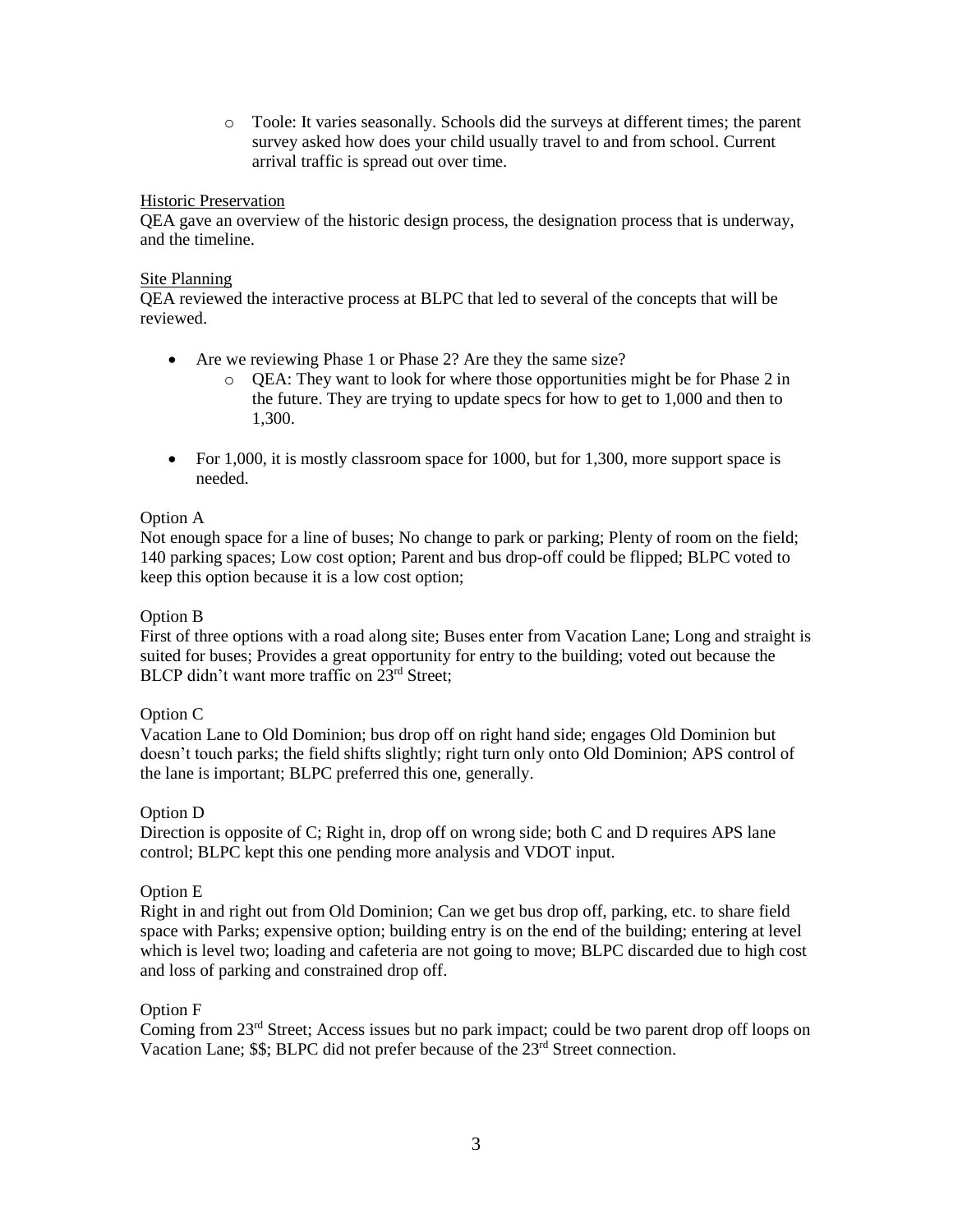## Option G

Old Dominion loop scheme; the field gets reconfigured but still fits; Parent drop off is on Vacation Lane; Some parking is lost; expensive option that involves re-grading and retaining walls; Buses are kept entirely separate from the site and neighborhood; VDOT is more concerned about queuing of cars on Old Dominion which would require a longer deceleration lane. A road just for buses is limited amount of queuing time. This option kept on table by BLPC.

## Option H

Paper street option. BLPC thought it was a non-starter.

## Option I

Another version of A, taking what is on the site and improving it and making it wider to combine with  $A$  – low cost

- What makes up the difference between \$ or \$\$ or \$\$\$ none of the schemes are over a million dollars.
	- $\circ$  QEA: Option G is most expensive. We came away with what we thought was the best going forward; conceptual phase costs are hard to zone in.

## Building Siting

The courtyard location is an easier connection to circulation;

Flat against west end makes connecting to the existing building circulation a challenge; Entering from west end pushes entry next to loading.

Turning at right angle – locates program far from rest of school; building is in the hill; leaves a lot of flexibility for future phase of the building;

- Can phase I and phase II be stacked?
	- o QEA: Factors to consider are the zoning code height limit and cost of building for 2nd story. Initially we think of 2-3 stories, so stacking would mean 6 stories next to historic building and in that neighborhood;
- When looking at 1,300 seats are you looking at the support space
	- o QEA: yes we are looking ahead to understand what would be needed;
- The  $3<sup>rd</sup>$  option has a hill and a 6 story addition there might be acceptable as there is not a lot of housing there and there are high-rises across the street;
- With the 1<sup>st</sup> option is there an opportunity to connect with a physical walkway?
	- o QEA: Possibly but we are too early in the process. It is proximate enough that connecting is possible. 1<sup>st</sup> option makes most sense for expansion
- It would help if you did slides on a spreadsheet basis in order to compare; so much info in a jumbled option;
- The courtyard is the least desirable because it puts the addition on the last remaining spot. Realistically you're not going to make a loop and ask people to go around and there will be a covered walkway between them. The entire back of the building is gone and least desirable for historic preservation. 2/3 of the variations have building on the south. Much of what makes this special is the massing and it is hard to tell what will mass properly.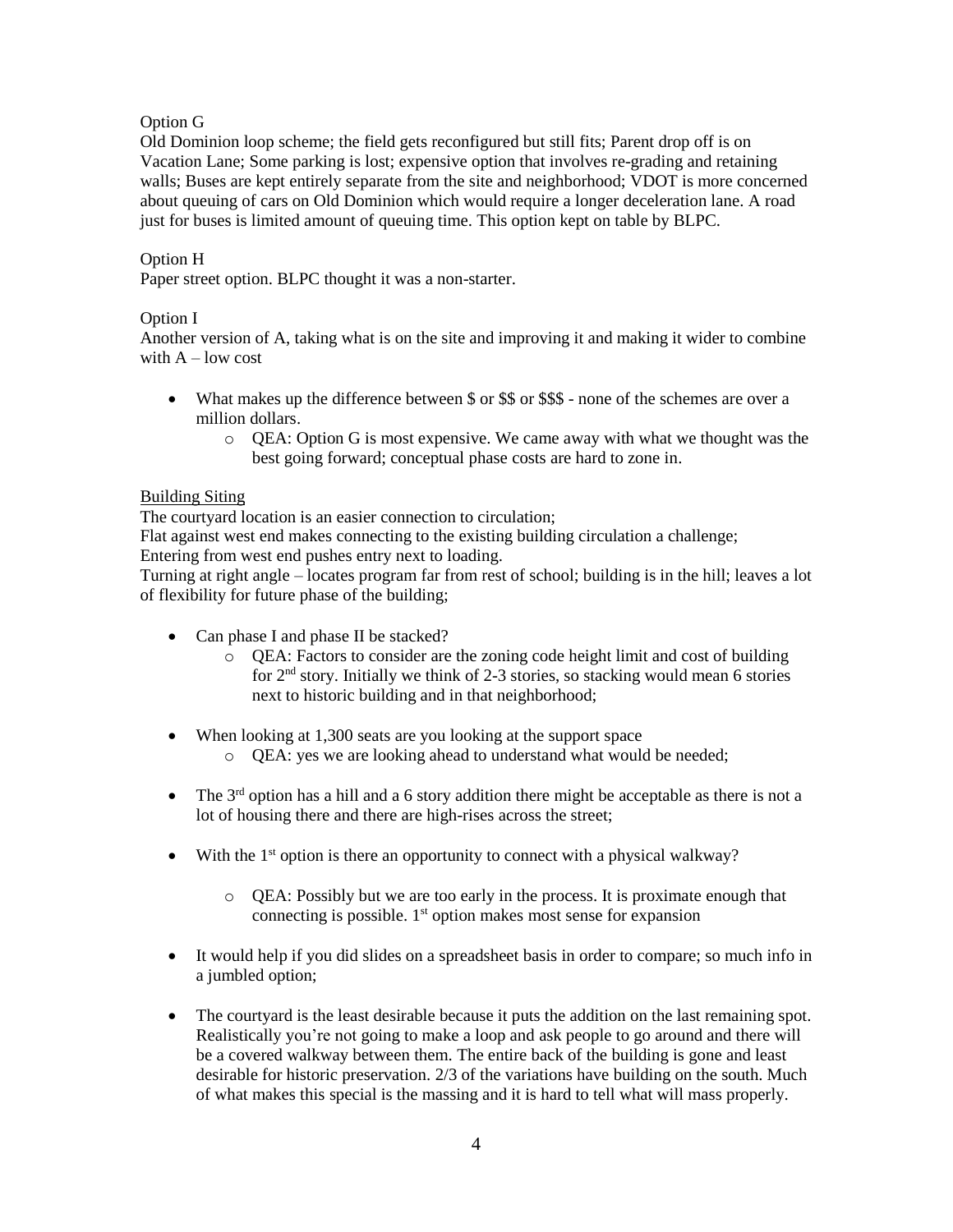Was it studied to do an addition on the north? North and south would leave middle open in original state. Putting that road behind the building constrains the additions against the building; opposed to that road more than anything

- $\circ$  QEA: The addition doesn't need to be that close the building if no road; maybe we have more room to step the building down;
- It would be helpful to have an inventory from DPR about the use of parks at this site; can they be used in the same way and by the same people;
- It is difficult to react to any of these options without knowing how the transportation is going to work;

## SITE OPTIONS

- Concerned about how much these options hinge on Old Dominion access;
	- o QEA: APS has met with VDOT previously but the County has not; going forward, we will work together; at County, we will work with whatever comes out of this process, but without transportation information, we can't make any recommendations.
- Do the busses just queue up?
	- o QEA: We have to allow stacking; drop off is not a queue;
- Is there sufficient emergency access?
	- o QEA: The road in back provides access; without road, you can have a fire access spot without a whole road;
- The Abingdon project is using a paved area that is not for vehicle access; Will we need to pave more area?
	- o APS: Bill Wakefield a sidewalk specially designed for fire vehicles
- Did BLPC embrace a common principle or was it for different reasons?
	- o QEA: separation of modes and getting busses off of neighborhood streets. challenges related access from Old Dominion – how do you control parents versus busses; we can easily control traffic coming from vacation lane;
- Reorganizing the site property, the need to accommodate parent and community traffic to support rec uses on the site, how can that be managed?
	- o QEA: BLPC none of the transportation was available, fewer for study, largely based on the dollar signs and the drawings;
- Has BLPC discussed guiding principles?
	- o QEA: Pedestrian safety was first, cost was 2nd; premise has been don't touch the park; from the building level, it was a mandate to come in under budget.
- Has any scheme nixed because of cost alone; From professional standpoint, the options are limited in scope based on cost; there was no other option presented by BLPC; not having another option for parent drop-off is a problem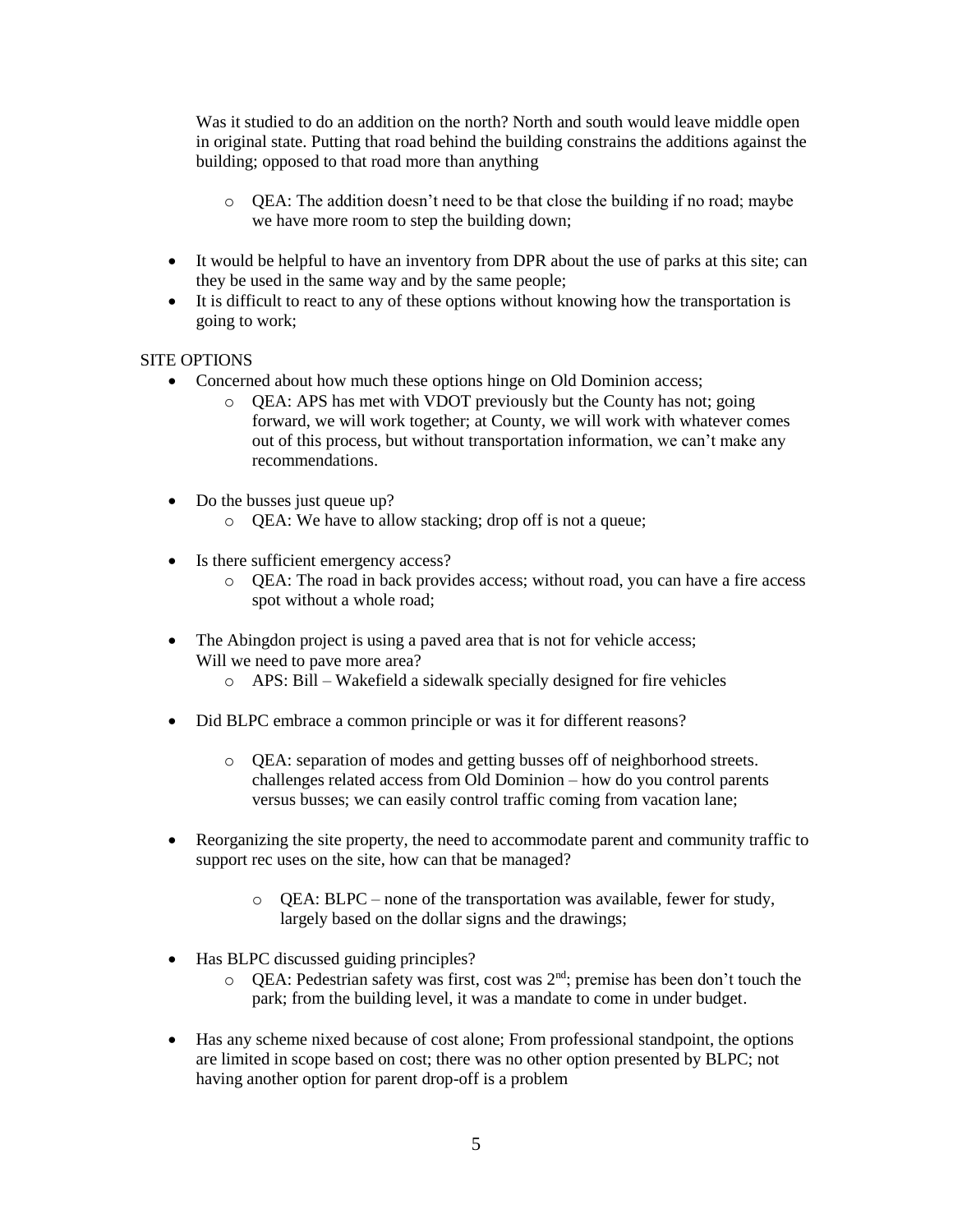- o QEA: In early conversations with BLPC, some of the groups expressed that parents want to drop off at front door no matter. If we can improve parent drop off in any way, we will.
- Having the busses going in and off Old Dominion is fine coming from the south, but from other way is difficult. Vacation Lane could make a lot of sense
	- o QEA: from the APS perspective, they can control busses; controlling of the parents is difficult.
- The Five Points intersection is a huge concern for the community; creating a situation in which traffic is forced
	- o QEA: Still need to discuss with VDOT, looks like it might be headed for right in and right out;
- Plan option A orange and purple arrows coming from Vacation Lane; can that be a oneway street? It makes sense to make it one-way.

## Public Comment

Resident who lives just north of  $22<sup>nd</sup>$  on east side was concerned about the paper street option. Any left turn at Five Points is the problem. The worst is coming down the hill and turning left onto Military. There is no lane to make a left turn. Its bad circulation; In terms of trees: On 23rd street by Lorcom Lane there are 2 oak trees and  $23<sup>rd</sup>$  is very steep and much more difficult to deal with and min 23<sup>rd</sup> street; some of the options push field into tree barriers on the east.

Resident/BLPC member: It's difficult to see this is an island surrounded by neighborhood streets that are small. The traffic is similar to Williamsburg and it's hard to see how that translates to fitting in the neighborhood; truly thinking that through needs to be one of the first exercises to guide the design; adding on state involvement; Lee Highway, this is incredibly important parcel and this decision could constrain future opportunities for good civic space.

#### PFRC Summary Comments

- Of the 4 options, Option I is least favorite because of constraints on busses, and it's the wrong end of the building; C/D is the best but make busses turn right;
- Would like to see an option with a parent entrance from Old Dominion (maybe Option G); Williamsburg traffic as comparable, morning backup of  $5-10$  min of  $2/10$  of a mile – trouble imagining entrances handling the Williamsburg volume
- 1) When will the tree inventory be available? 2) Its not possible to choose without more comparison data 3)29 million seems foolish to build something that has these features if it's going to come out more than 29 million. It should be reverse engineered.
- Take a closer look at pedestrian access and how to make sure there are no conflicts;
- Roads sometimes change in the middle; you could stop at that driveway and it could be a one way up to a point and then it becomes 2 way; no more printed tree inventory.